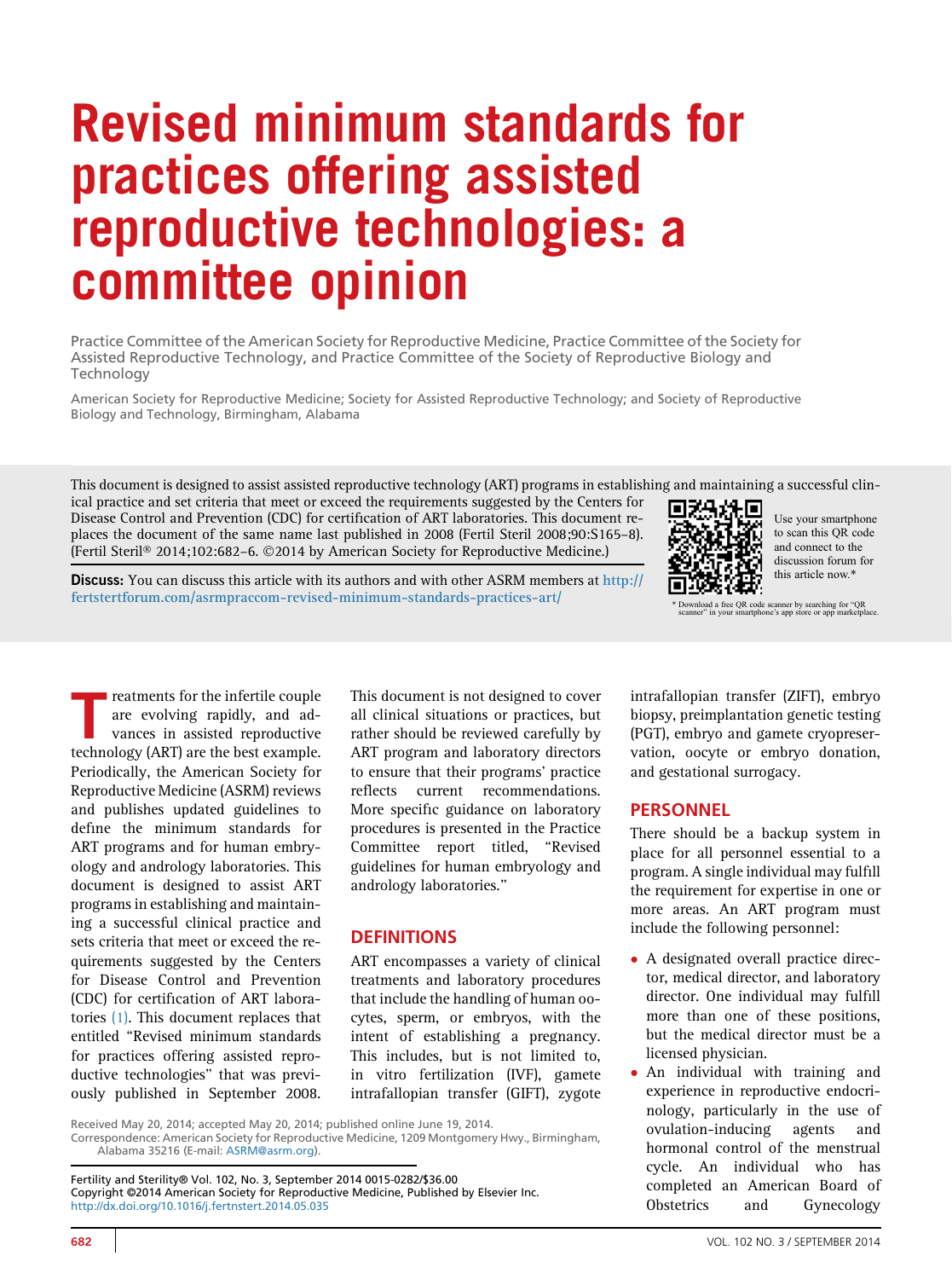(ABOG)-approved fellowship in reproductive endocrinology and infertility and is board certified in reproductive endocrinology and infertility by the ABOG or is an active candidate for the same fulfills this requirement.

- A physician with experience in oocyte retrieval techniques. The physician should have special expertise in reproductive endocrinology and infertility and be able to manage IVF-related complications such as bleeding, infection, ovarian hyperstimulation syndrome (OHSS), and ovarian torsion.
- An individual with specialized training and experience in gynecologic ultrasonography who provides the monitoring of follicular development.
- An individual experienced in sperm physiology with special competence in laboratory andrology laboratory procedures.
- An individual experienced in male reproduction. If this individual is not a urologist, a consultant urologist with expertise in reproductive surgery should be available.
- An embryology laboratory director with personal experience in the organization and maintenance of a clinical embryology laboratory and in tissue culture techniques.
- A consultant/mental health professional with expertise in reproductive issues.
- An individual with specialized training and experience in gamete and embryo cryopreservation techniques, when gamete and/or embryo cryopreservation is offered.
- An individual with specialized training in gamete biology and micromanipulation techniques, if oocyte and/or embryo micromanipulation techniques are offered.
- Appropriate personnel to perform hormonal assays. An outside laboratory that has demonstrated adequate competence, quality control, and service may be used for rapid assays of all the necessary reproductive hormones (including estradiol and progesterone). Such hormone assays should be performed by a laboratory that meets Clinical Laboratory Improvement Amendments of 1988 (CLIA) standards.
- Appropriate nursing support.
- An individual or consultant with specialized expertise in genetics or genetic counseling.

# SPECIALIZED TRAINING AND EXPERIENCE Medical Director

As of January 1, 2000, a program's medical director must be board certified in reproductive endocrinology and infertility by the ABOG, be an active candidate for the same, or be grandfathered as a medical director, provided the individual has training and experience equivalent to a board-certified reproductive endocrinologist.

#### Practice Director

The practice director is responsible and accountable for the activity of the practice relating to ART, and is responsible for officially communicating with the Society for Assisted Reproductive Technology (SART) and ensuring that the practice follows SART requirements for membership.

# Physician Performing Oocyte Retrievals and Embryo Transfers

Each physician performing oocyte retrievals and embryo transfers should have performed an adequate number of aspirations and transfer procedures under direct supervision that demonstrates proficiency within a practice that meets these standards. Satisfactory completion of this training should be documented by the practice director. Each physician should continue performing a minimum number of aspirations per year to maintain their proficiency.

It is recommended that the physicians involved in the supervision of follicular recruitment and oocyte retrieval procedures be responsible for ultrasound monitoring of follicular development. Physicians responsible for ultrasound follicular monitoring should have familiarity with basic ultrasound physical principles and equipment. These physicians should have evidence of training and the requisite competence to adequately perform diagnostic ultrasound examinations.

#### Embryology Laboratory Director

The embryology laboratory director should be an individual with demonstrated knowledge of all laboratory aspects of ART. To be acceptable as an embryology laboratory director, an applicant should fulfill the following requirements:

- An earned doctorate degree (PhD) from an accredited institution in a chemical, physical, or biological science as the major subject, or a medical degree (MD or DO) from an accredited institution, or have qualified as a laboratory director prior to July 20, 1999. Effective January 1, 2006, all new laboratory directors should hold a High-complexity Clinical Laboratory Director (HCLD) or Embryology Laboratory Director (ELD) certification or its equivalent from the American Board of Bioanalysis (ABB). Laboratories that participate in high-complexity procedures (i.e., quantitative sperm preparations and some hormone analyses) must be supervised by a laboratory director that is certified as a High-complexity Clinical Laboratory Director. The laboratory director should have expertise and/or specialized training in biochemistry, cell biology, and physiology of reproduction with experience in experimental design, statistics, and problem solving. The laboratory director should be responsible for formulating laboratory policies and protocols and for communicating with the medical director regarding patient progress and protocols as they affect the laboratory aspects of treatment.
- Two years of documented pertinent experience in a program performing IVF-related procedures. This experience should include:
	- $\circ$  Familiarity with laboratory quality control, inspection, and accreditation procedures.
	- $\circ$  Detailed knowledge of cell culture, ART, and andrology procedures performed in mammalian systems.
	- $\circ$  A period of training of at least 6 months (may be concurrent with documented experience) and have completed at least 60 ART procedures under supervision. A procedure is defined as a combination of the examination of follicular aspirates, insemination,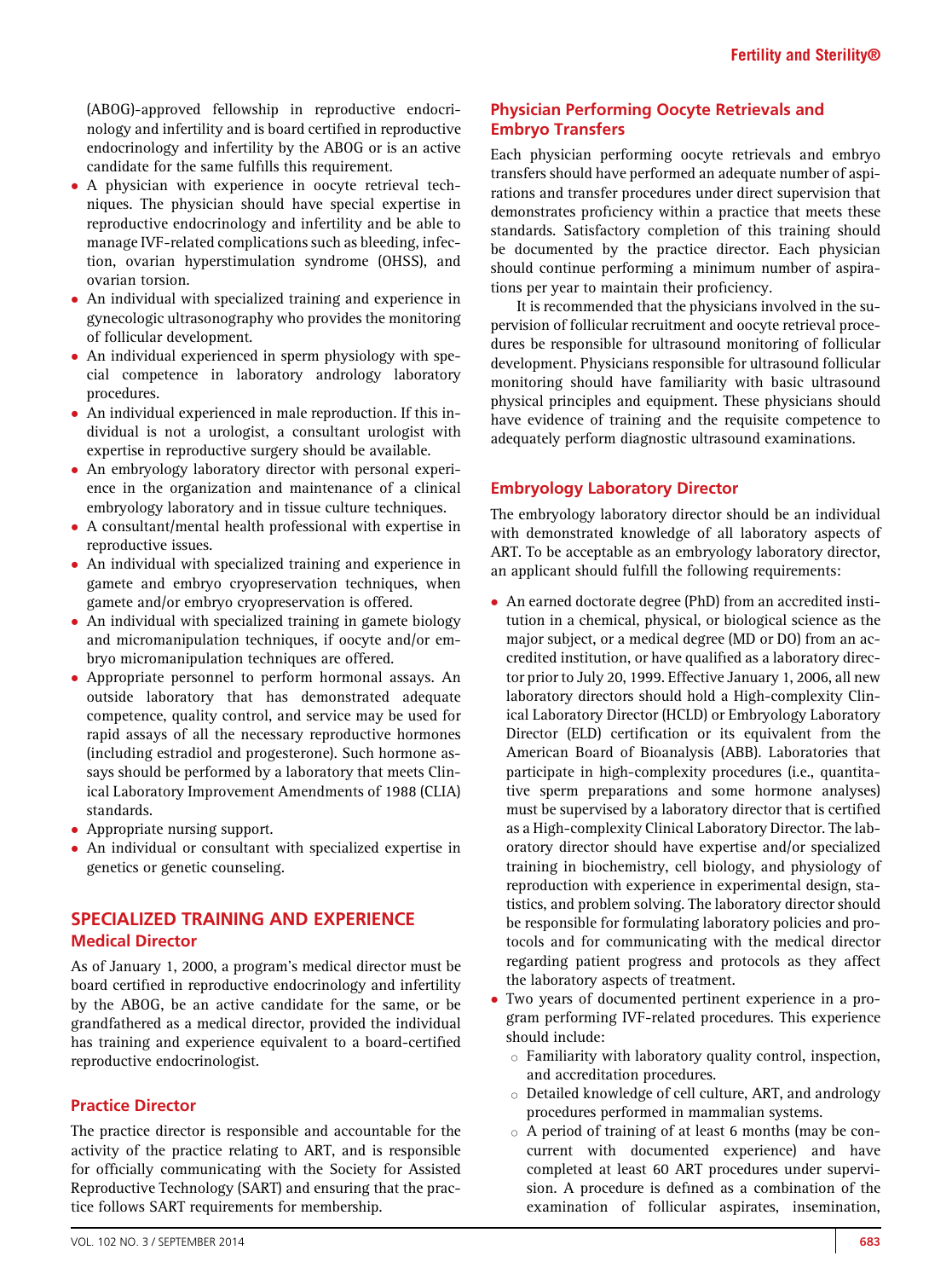documentation of fertilization, and preparation for embryo transfer. Satisfactory completion of this period of training should be documented by the laboratory director of the training practice.

- $\circ$  Obtain at least 12 hours of accredited continuing education annually in assisted reproductive technology or clinical laboratory practice.
- $\circ$  Demonstrate technical competence in the embryology laboratory by documenting performance of specific procedures and results that are within acceptable standards for that program.

The responsibilities of the embryology laboratory director include:

- Providing accessibility for on-site, telephone, or electronic consultations as needed.
- Ensuring that the physical plant (space, facilities, and equipment) and environmental conditions of the laboratory are appropriate and safe.
- Maintaining aseptic conditions in the laboratory.
- Ensuring that patient confidentiality is maintained throughout the laboratory ART process.
- Providing an approved procedural manual to all laboratory personnel and establishing and maintaining a laboratory quality assurance program.
- Providing consultation to physicians and others, as appropriate, regarding laboratory aspects of treatment.
- Employing a sufficient number of qualified laboratory personnel to perform the quality laboratory procedures. There should be a backup plan in case of emergency.
- Ensuring that all personnel receive appropriate training for the ART laboratory procedures to be performed, obtain the required number of annual continuing education hours, and demonstrate continued competence for the ART laboratory procedures performed.

# Off-site Embryology Laboratory Director

An "off-site" laboratory director is one whose primary directorship is at another physical facility, which has a separate identification number (SART number) and a separate medical director. An off-site director has the same responsibilities as an on-site director. While the laboratory is actively treating patients, the off-site director is required to physically visit the laboratory with a frequency that will ensure the proper functioning of the laboratory and assure appropriate patient care. Minimum standards would require a frequency of no less than 4 visits per year. The lab director should also be available at all times by fax, phone, or email for any issues that may arise. The off-site director must be present on-site for any accreditation or certification procedures. A laboratory director shall direct no more than 5 separate laboratories of any type.

# Embryology Laboratory Supervisor

The embryology laboratory may have one or more qualified laboratory supervisors who, under the direction of the laboratory director, provide day-to-day supervision of laboratory personnel performing ART procedures. In small ART programs, an embryology lab director can function as the embryology laboratory supervisor. However, if the medical director is also the laboratory director, there should be a designated laboratory supervisor. If the embryo laboratory director is primarily located off-site, there should be a designated laboratory supervisor. The embryology laboratory supervisor should either meet the qualification requirements designated for laboratory director, or fulfill both of the following requirements:

- Have an earned bachelor's or master's degree in chemical, physical, biological, medical technology, clinical, or reproductive laboratory science from an accredited institution.
- Have documented training, which includes performing, at a minimum, at least 60 ART procedures under supervision.

In addition to meeting these requirements, the embryology laboratory supervisor should:

- Obtain at least 12 hours of accredited continuing education annually in assisted reproductive technology or clinical laboratory practice.
- Perform an adequate number of ART procedures per year to maintain proficiency.

Responsibilities of the embryology laboratory supervisor include the day-to-day supervision and oversight of the embryo laboratory and laboratory director responsibilities as authorized in writing by the embryology laboratory director.

# Embryology Laboratory Technologist

Embryology laboratory technologists who perform ART laboratory procedures should either meet the qualification requirements for laboratory supervisor, or fulfill both of the following requirements:

- Have an earned bachelor's or master's degree in chemical, physical, biological, medical technology, clinical, or reproductive laboratory science from an accredited institution.
- Have documented training, which includes performing, at a minimum, at least 30 ART procedures under continuous supervision of the laboratory director or supervisor.

In addition to meeting these requirements, the embryology laboratory technologist should:

- Obtain at least 12 hours of accredited continuing education annually in ART or clinical laboratory practice.
- Perform a satisfactory number of ART procedures per year to maintain proficiency.

Experience and documented training in cell culture, sperm-egg interaction, or related areas of animal reproduction are desirable. The embryology laboratory technologist works under the supervision of a laboratory director or supervisor. Programs for the appropriate training of embryology laboratory technologists should be in place with documentation of completion for each employee.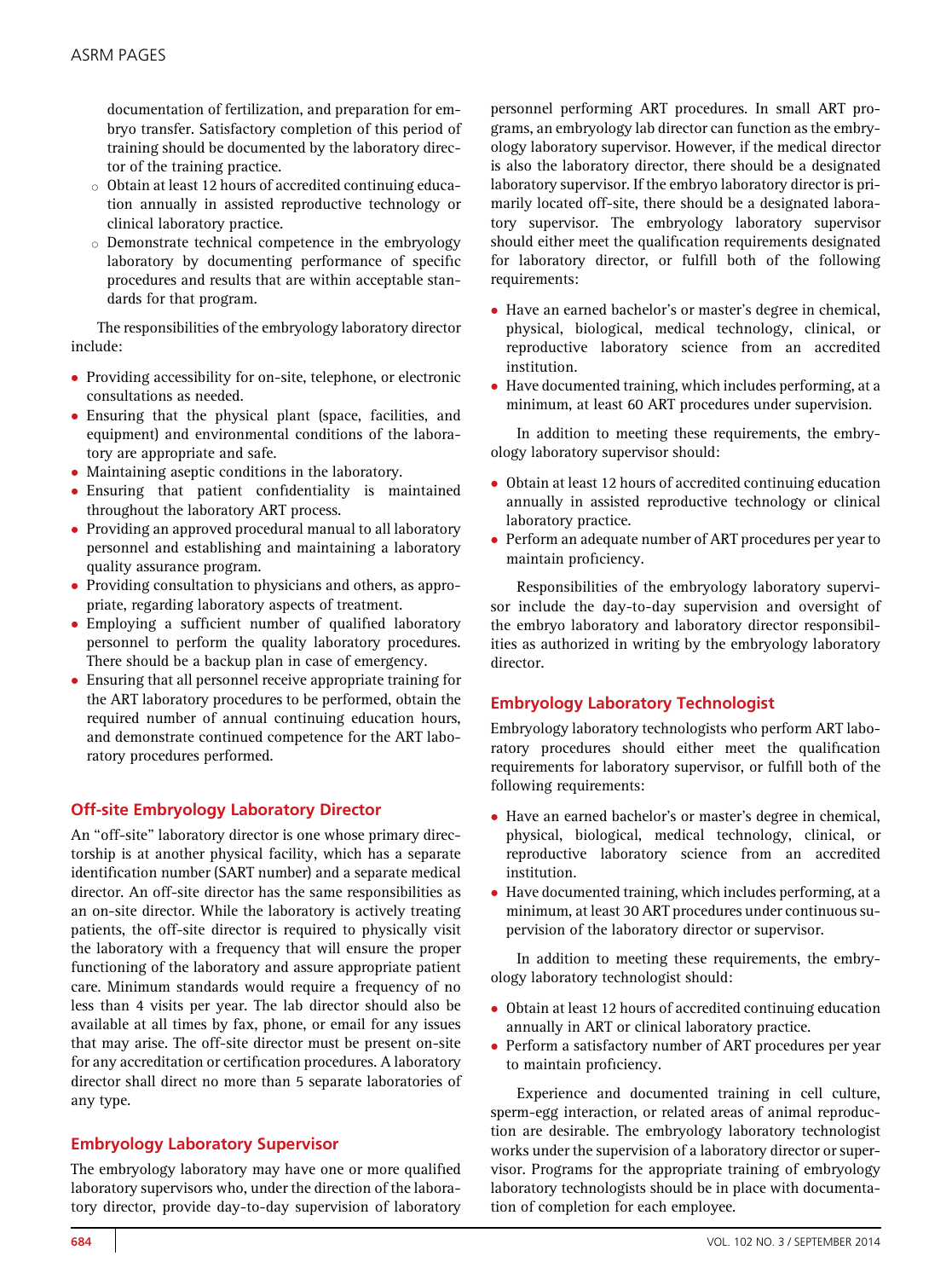#### Nursing

The registered nurse in the ART setting provides education, counseling, support, and nursing care to patients seeking assistance with conception. This role requires structured orientation to the clinical setting and demonstrated competence in the specialty.

Other roles in the ART setting may include assistive personnel such as medical assistants with specialized training in patient-care management and technical procedures for the infertile patient.

#### GIFT AND RELATED PROCEDURES

ASRM has issued a list of minimum standards for GIFT [\(2\).](#page-4-0) Because technical considerations at the time of oocyte retrieval may prevent tubal transfer or because supernumerary oocytes may be obtained, GIFT should only be performed in a facility that has an embryology laboratory and personnel who are capable of performing IVF. Ideally, the program should be able to cryopreserve the remaining good-quality gametes or embryos. GIFT may not be an appropriate choice for certain patients, but the embryology laboratory equipment, procedures, quality control, and personnel must be similar to those indicated for IVF.

# ETHICAL AND EXPERIMENTAL PROCEDURES

ART treatments are evolving rapidly. Because of the ethical concerns of treatments that involve the laboratory handling and manipulation of human gametes and embryos, ASRM's Ethics Committee has issued a report on the ethical considerations of ART procedures [\(3\).](#page-4-0) All ART procedures should be performed in accordance with the recommendations contained in that report, as well as all other reports from the ASRM Ethics Committee.

Procedures considered experimental must be conducted under the supervision of a properly constituted Institutional Review Board or equivalent committee.

From time to time, the ASRM Board of Directors will issue statements indicating that certain procedures previously considered experimental will henceforth be considered clinically proven treatments.

#### RECORDKEEPING

It is required that all ART practices participate in the CDC registry data collection. Furthermore, it is required that each practice release (or permit the release from the registry) identifiable, clinic-specific success rates. ASRM and SART member practices must adhere to all relevant ASRM, SART, and Federal Trade Commission policies and procedures relating to advertising and the use of SART statistics.

The embryology laboratory must retain records of all of its policies and procedures as well as personnel employment, training, evaluations, and continuing education activities. In addition, documentation of the proper identification, outcome, and disposition of all oocytes and embryos is important. This documentation should identify all clinical and laboratory personnel who have handled gametes and embryos during each procedure.

The laboratory must maintain these records for a period of time specified by federal, state, and local laws or for 10 years beyond the final disposition of all specimens obtained during each patient's ART cycle, whichever is later. All ''paper'' records must be maintained on-site for 2 years; electronic records must have appropriate safeguards against data loss. In the event that the laboratory ceases operation, provisions must be made for these records to be maintained according to the time frame required.

#### INFORMED CONSENT

The concept of informed consent is rooted in medical ethics and has been codified as legal principle. As with all medical procedures and treatments, ART patients have the right to self-determination and must make the final decision as to what is appropriate and acceptable treatment in his or her particular situation. To comply with this requirement, each prospective patient/couple must be provided with all relevant information necessary to make an informed decision regarding the proposed treatment and must be given the opportunity to ask questions in order to gain a better understanding. It is also important that couples are provided with full information concerning risks, benefits, and alternative procedures available to circumvent their specific infertility problem, including procedures that are not performed by the treating center, as well as nonmedical options such as adoption and no treatment.

The communications process should be documented in the medical record and the patient must provide full written informed consent. Specific consent should be obtained for gamete micromanipulation techniques or cryopreservation procedures. Consent forms should indicate that data concerning the patient's IVF cycle are required by law to be released for external validation. ART practices should conform to the ASRM/SART recommendations concerning informed consent (4–[11\)](#page-4-0). The laboratory must have evidence of informed consent for all procedures prior to their performance. It is expected that practices will comply with all applicable local, state, and federal guidelines.

Acknowledgments: This report was developed under the direction of the Practice Committees of the American Society for Reproductive Medicine, Society for Assisted Reproductive Technology, and Society of Reproductive Biologists and Technologists as a service to its members and other practicing clinicians. Although this document reflects appropriate management of a problem encountered in the practice of reproductive medicine, it is not intended to be the only approved standard of practice or to dictate an exclusive course of treatment. Other plans of management may be appropriate, taking into account the needs of the individual patient, available resources, and institutional or clinical practice limitations. The Practice Committees and the Boards of Directors of the American Society for Reproductive Medicine, Society for Assisted Reproductive Technology, and Society of Reproductive Biologists and Technologists have approved this report.

This document was reviewed by ASRM members and their input was considered in the preparation of the final document. The following members of the ASRM Practice Committee